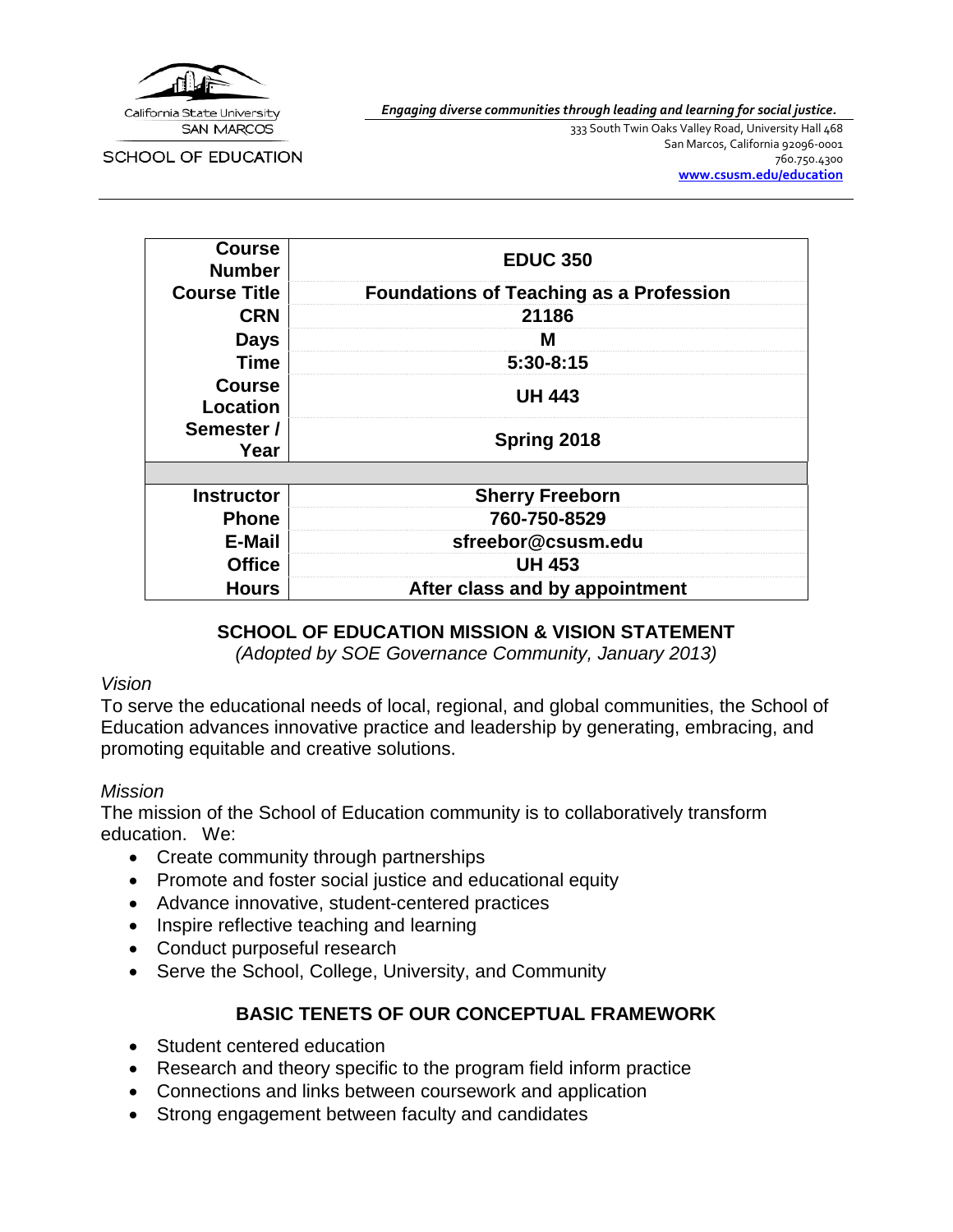- Co-teaching clinical practice
- Culturally responsive pedagogy and socially just outcomes

# **Table of Contents**

| Teaching Performance Assessment for Developing as a Professional Educator  5 |  |
|------------------------------------------------------------------------------|--|
|                                                                              |  |
|                                                                              |  |
|                                                                              |  |
|                                                                              |  |
|                                                                              |  |
|                                                                              |  |
|                                                                              |  |
|                                                                              |  |
|                                                                              |  |
|                                                                              |  |
|                                                                              |  |
|                                                                              |  |
|                                                                              |  |
|                                                                              |  |
|                                                                              |  |
|                                                                              |  |
| 9                                                                            |  |
|                                                                              |  |
| 9                                                                            |  |
|                                                                              |  |
| 10                                                                           |  |
|                                                                              |  |
| 10                                                                           |  |
| 5.                                                                           |  |
| 10                                                                           |  |
|                                                                              |  |
| 10                                                                           |  |
|                                                                              |  |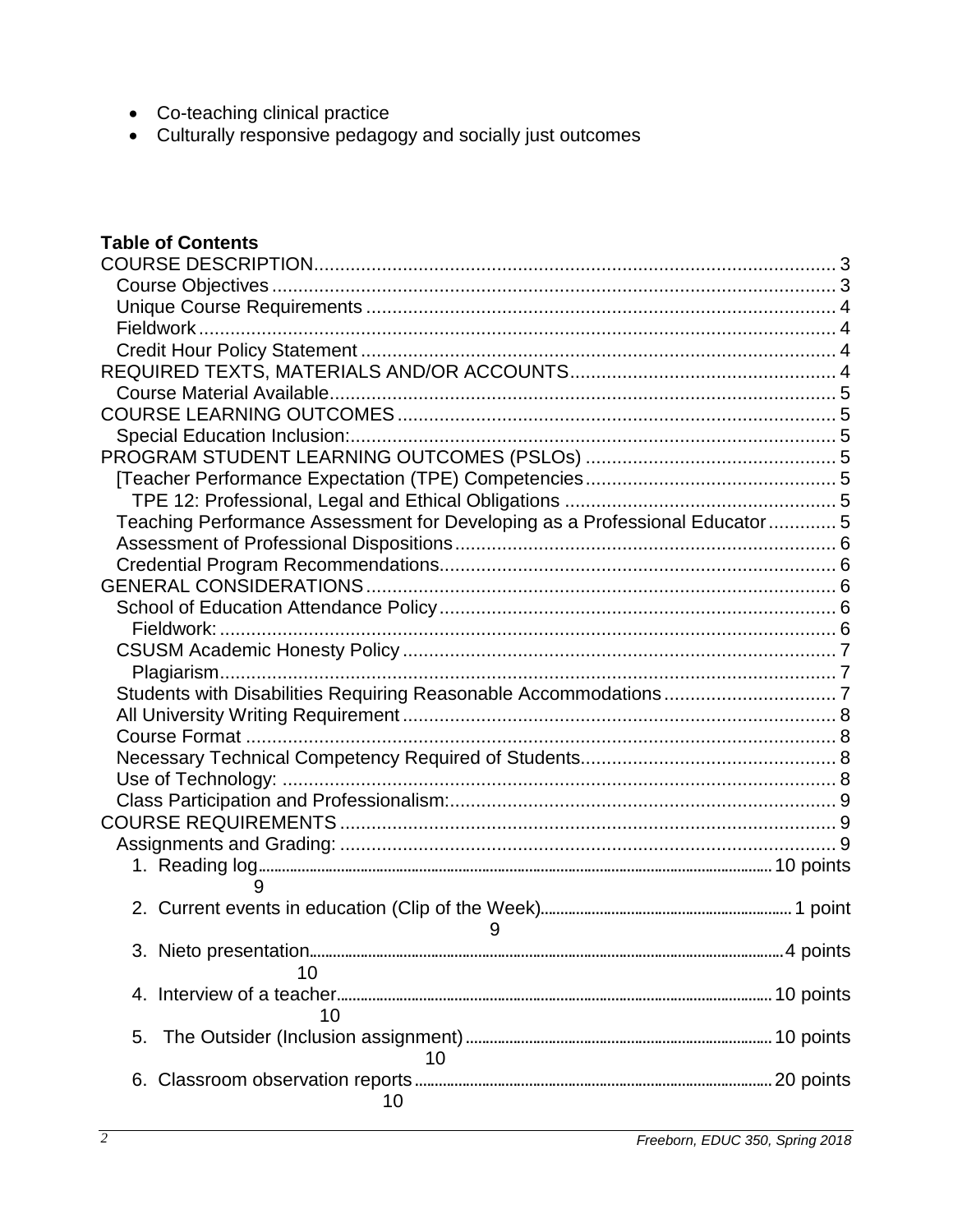| ASSIGNMENT: PHILOSOPHY OF SCHOOLING, LEARNING, AND TEACHING 13 |  |
|----------------------------------------------------------------|--|
| CRITERIA FOR SELF- ASSESSMENT OF PHILOSOPHY PAPER  14          |  |

# <span id="page-2-0"></span>**COURSE DESCRIPTION**

Required for all credential candidates. An orientation to careers in K-12 education. Focuses on teaching and schooling from multiple perspectives, with an emphasis on current thinking and practices in public education in the U.S. Subjects from the sociological, philosophical, and historical foundations of education are addressed. Readings from the lives of teachers and interactions with local educators will assist students to understand the richness and the complexities of teaching as a career. Emphasizes the importance of education for all children in a diverse society. Intended for individuals interested in becoming teachers to understand the nature of formal education in the United States and to assess teaching as a career. *Participation in forty-five (45) hours of supervised fieldwork assignments in K-12 classroom settings.*

Instructor: This course serves as an orientation to careers in elementary, middle and high school education. Upon completion of this course, teacher candidates should understand the nature of formalized education in the United States and be able to asses his or her interest in teaching as a career. Major topics include:

- Understanding the roles of schools in society
- Exploring philosophies and contemporary issues in education.
- Assessing the roles of teachers in schools.
- Understanding the qualifications and credentialing process for California teachers.
- Understanding and appreciating the student as an individual.
- Understanding factors affecting student achievement.
- Understanding critical issues in curriculum and instruction.
- Understanding infusion of special education in general education practices.
- Understanding the laws that influence teaching responsibilities.

This course is required for all credential candidates.

# <span id="page-2-1"></span>**Course Objectives**

By the end of the course the student will be able to develop an informed personal philosophy of teaching.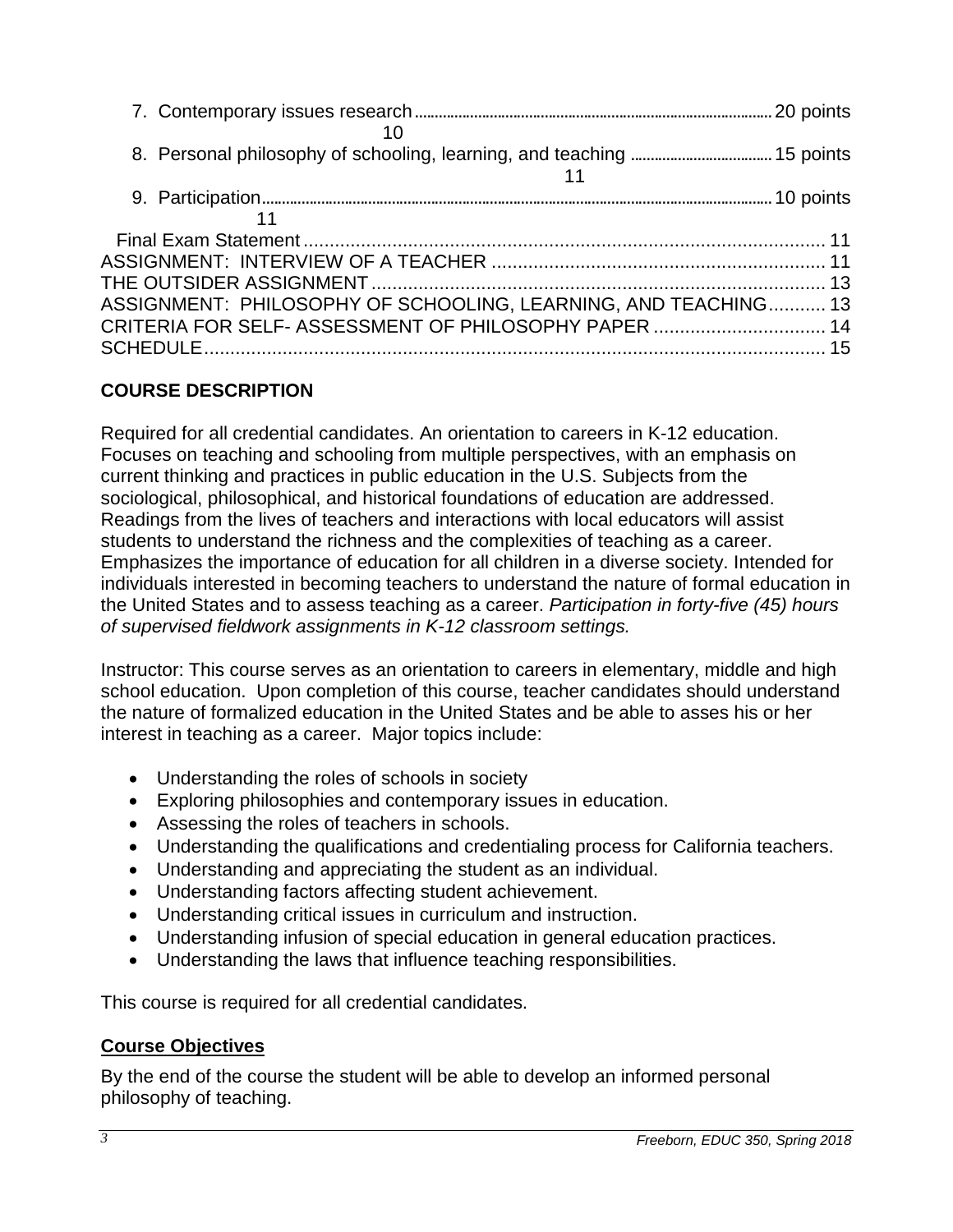# <span id="page-3-0"></span>**Unique Course Requirements**

Teacher education is a professional preparation program. It is expected that students will come to class prepared to discuss the readings, submit required assignments, and participate in class activities. The School of Education has identified six dispositions – social justice and equity, collaboration, critical thinking, professional ethics, reflective teaching and learning, and life-long learning—Students are expected to adhere to academic honesty and integrity, standards of dependability, confidentiality and writing achievement. Because it is important for teachers to be able to effectively communicate their ideas to students, parents, colleagues, and administrators, writing that is original, clear and error-free is a priority for the School of Education. It is expected that work will be turned in on time. Please discuss individual issues with the instructor. Points will be deducted if assignments are submitted late (10% penalty per day late; no credit will be awarded if the assignment is one week late).

# <span id="page-3-1"></span>**Fieldwork**

In addition to in-class work, assigned readings and projects, students will participate in forty-five (45) hours of supervised fieldwork assignments in a variety of public school settings. Details on the fieldwork are found on the Cougar Courses site. Documentation of these hours is required to receive a grade in EDUC 350. Cal State San Marcos students are expected to adhere to professional standards in their dress and behavior in the field. Required clearances (fingerprints, TB test) are the responsibility of the student. A letter of recommendation (usually from the classroom teacher where most of the fieldwork is done) is a requirement for admission to the Cal State San Marcos Teacher Credentialing programs.

# <span id="page-3-2"></span>Credit Hour Policy Statement

Per the University Credit Hour Policy:

• Students are expected to spend a minimum of two hours outside of the classroom each week for each unit of credit engaged in learning. (Note that for courses with a "lecture" mode of instruction over an entire semester, each unit of credit corresponds to an 'hour' of class-time and two hours of student learning outside of class.

# **REQUIRED TEXTS, MATERIALS AND/OR ACCOUNTS**

<span id="page-3-3"></span>Nieto, Sonia. (2006). *Why We Teach*.*Now* Teachers College Press. ISBN 080775587 or

Jennings, Kevin (2015) One Teacher in Ten in the New Millennium (Do not buy until we have talked about these in class)

Sadker, D. M. and Zittleman, K. R. (2016). *Teachers, Schools, and Society: A Brief Introduction to Education.* (4th ed), McGraw Hill. ISBN 978-0-07-811043-6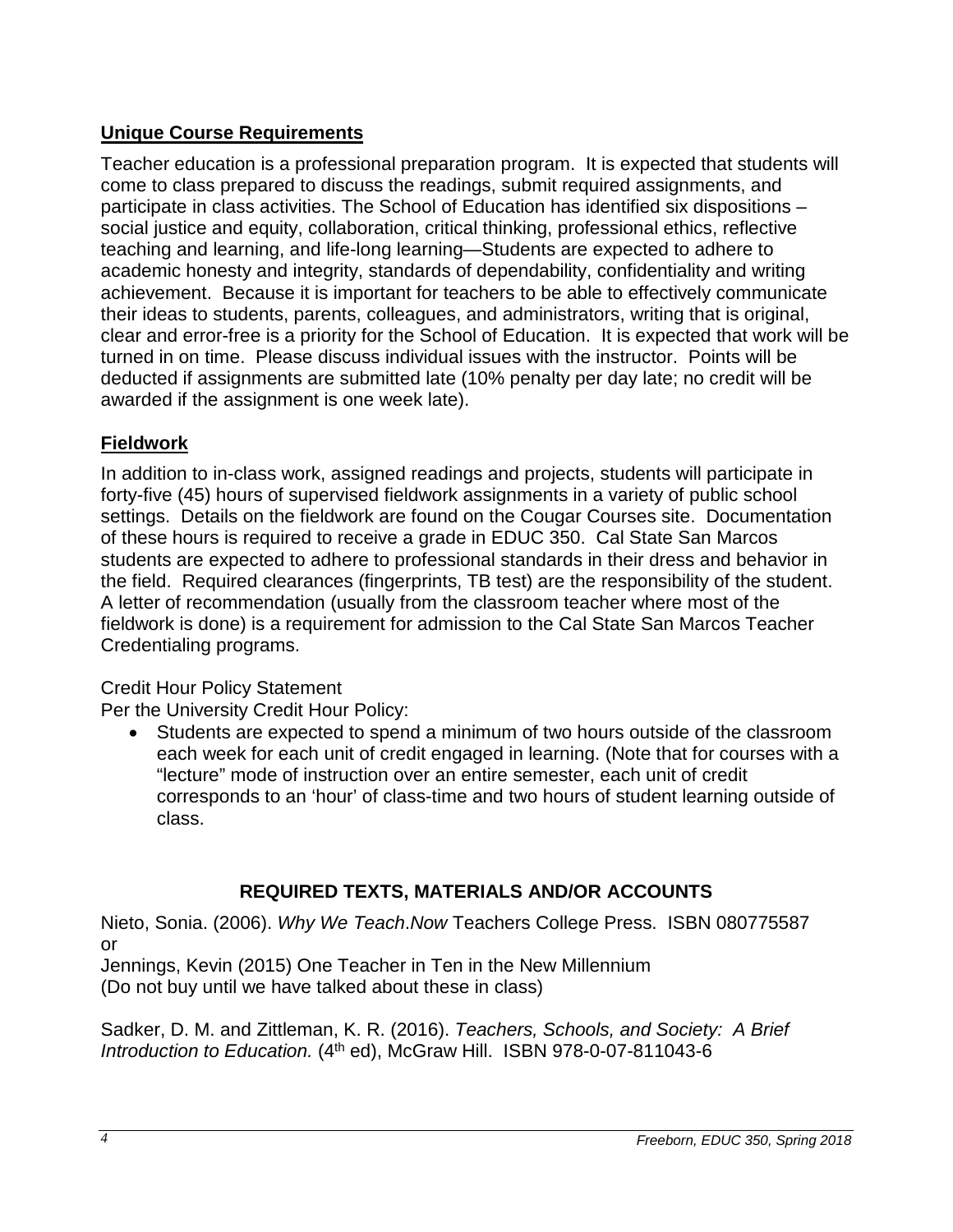# <span id="page-4-0"></span>**Course Material Available**

Other course material and resources will be available on Cougar Courses.

# **COURSE LEARNING OUTCOMES**

<span id="page-4-1"></span>Upon successful completion of this course, students will be able to understand the nature of formalized education in the United States and be able to assess his or her interest in teaching as a career.

## <span id="page-4-2"></span>**Special Education Inclusion:**

Consistent with the intent to offer a seamless teaching credential in the School of Education, this course will introduce the collaborative infusion of special education competencies that reflect inclusive educational practices. Students will demonstrate a knowledge of laws and dispositions that relate to special education through a variety of activities such as the viewing and analysis of the video F.A.T. City and reading parts of *Creating an Inclusive School*.

# **PROGRAM STUDENT LEARNING OUTCOMES (PSLOs)**

# <span id="page-4-4"></span><span id="page-4-3"></span>**[Teacher Performance Expectation (TPE) Competencies**

A primary goal of EDUC 350 is to begin the process of developing teacher candidates to become professional educators. The following TPE of the California Commission for Teacher Credentialing is expected to be met during this course:

## <span id="page-4-5"></span>**TPE 12: Professional, Legal and Ethical Obligations**

Candidates are aware of their own personal values and biases and recognize ways in which these values and biases affect the teaching and learning of students. They resist racism and acts of intolerance. Candidates appropriately manage their professional time spent in teaching responsibilities to ensure that academic goals are met.

Candidates for a Teaching Credential understand and honor legal and professional obligations to protect the privacy, health, and safety of students, families, and other school professionals. They are aware of and act in accordance with ethical considerations and they model ethical behaviors for students. Candidates understand and honor all laws relating to professional misconduct and moral fitness.

## <span id="page-4-6"></span>**Teaching Performance Assessment for Developing as a Professional Educator**

The successful completion of the personal philosophy assignment is a requirement for completion of this course and is a component of partially meeting the TPE described above. This statement will be used for assessment both in the course and at completion of the School of Education program. Retain an electronic copy of your statement for submission for your portfolio at the completion of your teacher education program.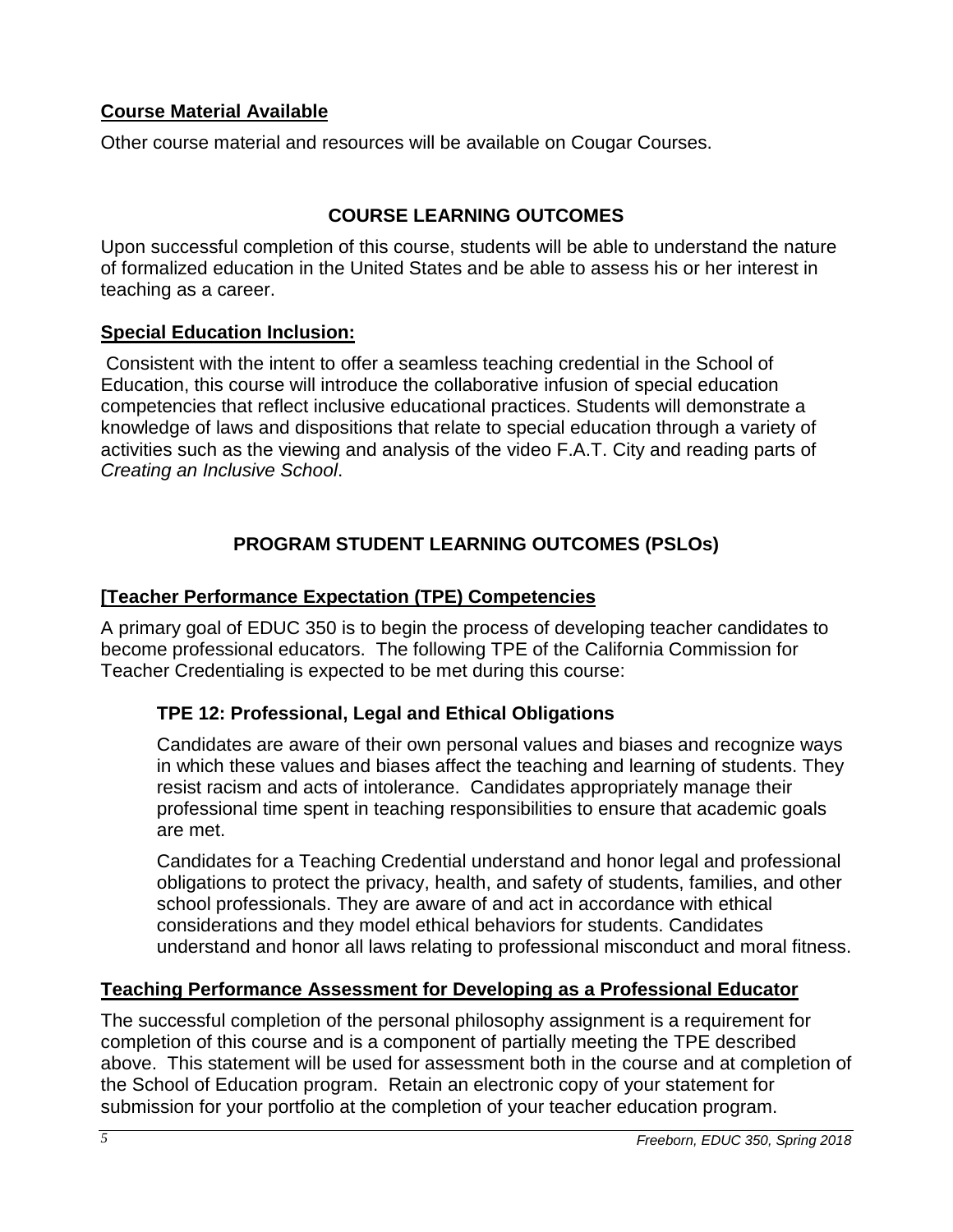# <span id="page-5-0"></span>**Assessment of Professional Dispositions**

Assessing a candidate's dispositions within a professional preparation program is recognition that teaching and working with learners of all ages requires not only specific content knowledge and pedagogical skills, but positive attitudes about multiple dimensions of the profession. The School of Education has identified six dispositions – social justice and equity, collaboration, critical thinking, professional ethics, reflective teaching and learning, and life-long learning - and developed an assessment rubric. For each dispositional element, there are three levels of performance - *unacceptable*, *initial target*, and *advanced target*. The description and rubric for the three levels of performance offer measurable behaviors and examples.

The assessment is designed to provide candidates with ongoing feedback for their growth in professional dispositions and includes a self-assessment by the candidate. The dispositions and rubric are presented, explained and assessed in one or more designated courses in each program as well as in clinical practice. Based upon assessment feedback candidates will compose a reflection that becomes part of the candidate's Teaching Performance Expectation portfolio. Candidates are expected to meet the level of *initial target* during the program.

## <span id="page-5-1"></span>**Credential Program Recommendations**

As one of several evaluation methods, EDUC 350 course instructors are asked for feedback concerning credential candidates who are applying for programs at Cal State San Marcos. Keep in mind that your professionalism and hard work in this class not only affect your course grade, but also indicate your readiness for a credential program.

# **GENERAL CONSIDERATIONS**

# <span id="page-5-3"></span><span id="page-5-2"></span>**School of Education Attendance Policy**

Due to the dynamic and interactive nature of courses in the School of Education, all students are expected to attend all classes and participate actively. Absences and late arrivals/early departures will affect the final grade. A minimum grade of C+ is required in EDUC 350 to qualify as prerequisite for admission to the Cal State San Marcos teacher credential program. SOE attendance policy states, "At a minimum, students must attend 80% of class time, or s/he may not receive a passing grade for the course at the discretion of the instructor. Individual instructors may adopt more stringent attendance requirements." Should students have extenuating circumstances, please contact the instructor as soon as possible. In this section of EDUC 350, the following attendance policy will apply: Two class sessions may be missed without penalty to your grade. Each additional missed session will drop your final grade by 1/3 grade point (A to A-, A- to B+, etc.). If you miss six or more class sessions, you will receive an F.

# <span id="page-5-4"></span>**Fieldwork:**

In addition to in-class work, assigned readings and projects, students will participate in forty-five (45) hours of supervised fieldwork assignments in a variety of public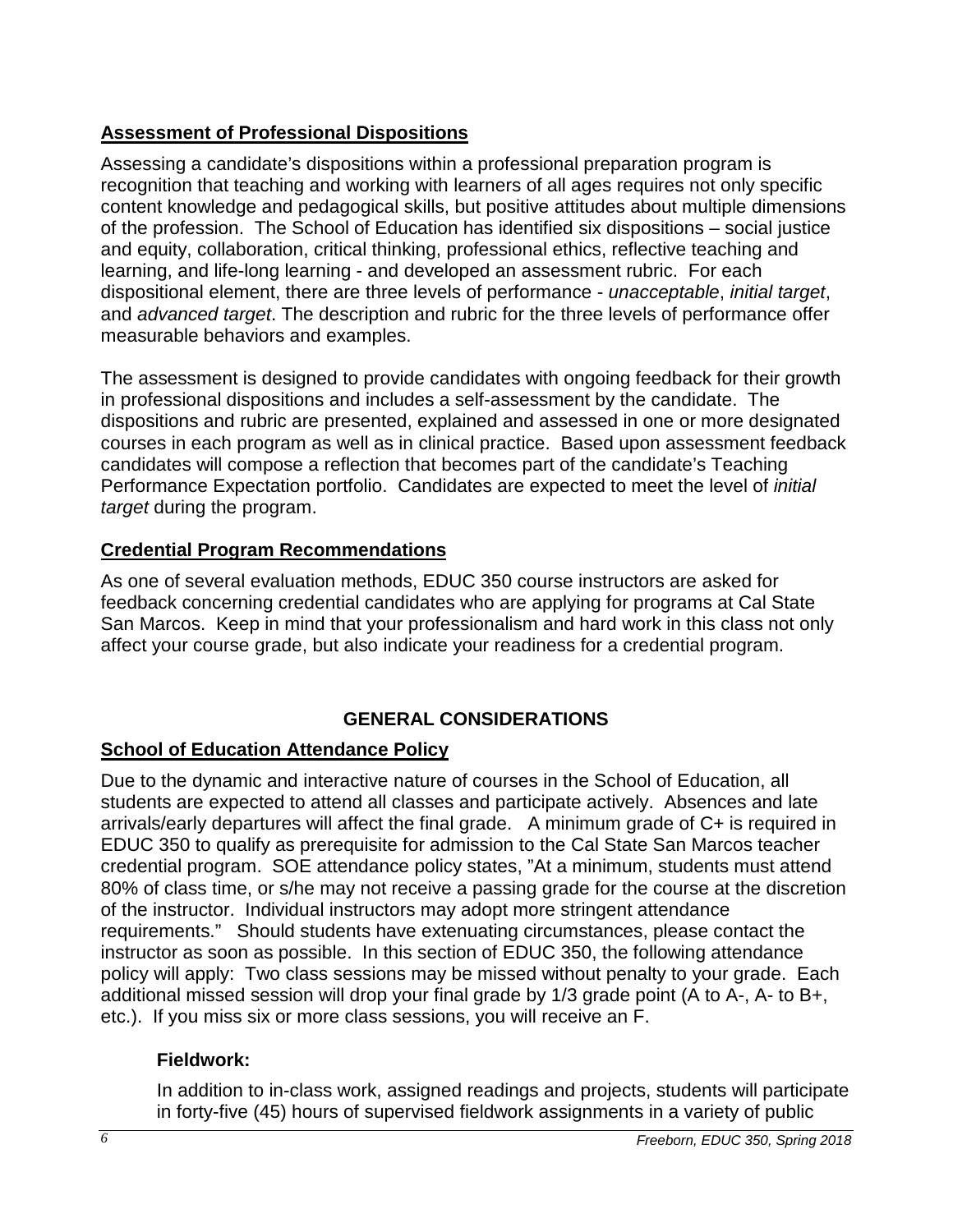school settings. Details on the fieldwork are found on the Cougar Courses site. Documentation of these hours is required to receive a grade in EDUC 350. Cal State San Marcos students are expected to adhere to professional standards in their dress and behavior in the field. Required clearances (fingerprints, TB test) are the responsibility of the student. A letter of recommendation (usually from a classroom teacher where some of the fieldwork is done) is a requirement for admission to the Cal State San Marcos Teacher Credentialing programs.

# <span id="page-6-0"></span>**CSUSM Academic Honesty Policy**

Students will be expected to adhere to standards of academic honesty and integrity, as outlined in the Student Academic Honesty Policy. All assignments must be original work, clear and error-free. All ideas/material that are borrowed from other sources must have appropriate references to the original sources. Any quoted material should give credit to the source and be punctuated accordingly.

Academic Honesty and Integrity: Students are responsible for honest completion and representation of their work. Your course catalog details the ethical standards and penalties for infractions. There will be zero tolerance for infractions. If you believe there has been an infraction by someone in the class, please bring it to the instructor's attention. The instructor reserves the right to discipline any student for academic dishonesty, in accordance with the general rules and regulations of the university. Disciplinary action may include the lowering of grades and/or the assignment of a failing grade for an exam, assignment, or the class as a whole.

Incidents of Academic Dishonesty will be reported to the Dean of Students. Sanctions at the University level may include suspension or expulsion from the University.

Refer to the full Academic Honesty Policy at: [http://www.csusm.edu/policies/active/documents/Academic\\_Honesty\\_Policy.html](http://www.csusm.edu/policies/active/documents/Academic_Honesty_Policy.html)

## <span id="page-6-1"></span>**Plagiarism**

As an educator, it is expected that each candidate (course participant) will do his/her own work, and contribute equally to group projects and processes. Plagiarism or cheating is unacceptable under any circumstances. If you are in doubt about whether your work is paraphrased or plagiarized see the Plagiarism Prevention for Students website [http://library.csusm.edu/plagiarism/index.html.](http://library.csusm.edu/plagiarism/index.html) If there are questions about academic honesty, please consult the University catalog.

# <span id="page-6-2"></span>**Students with Disabilities Requiring Reasonable Accommodations**

Students with disabilities who require reasonable accommodations must be approved for services by providing appropriate and recent documentation to the Office of Disability Student Services (DSS). This office is located in Craven Hall 4300, and can be contacted by phone at (760) 750-4905, or TTY (760) 750-4909. Students authorized by DSS to receive reasonable accommodations should meet with their instructor during office hours or, in order to ensure confidentiality, in a more private setting.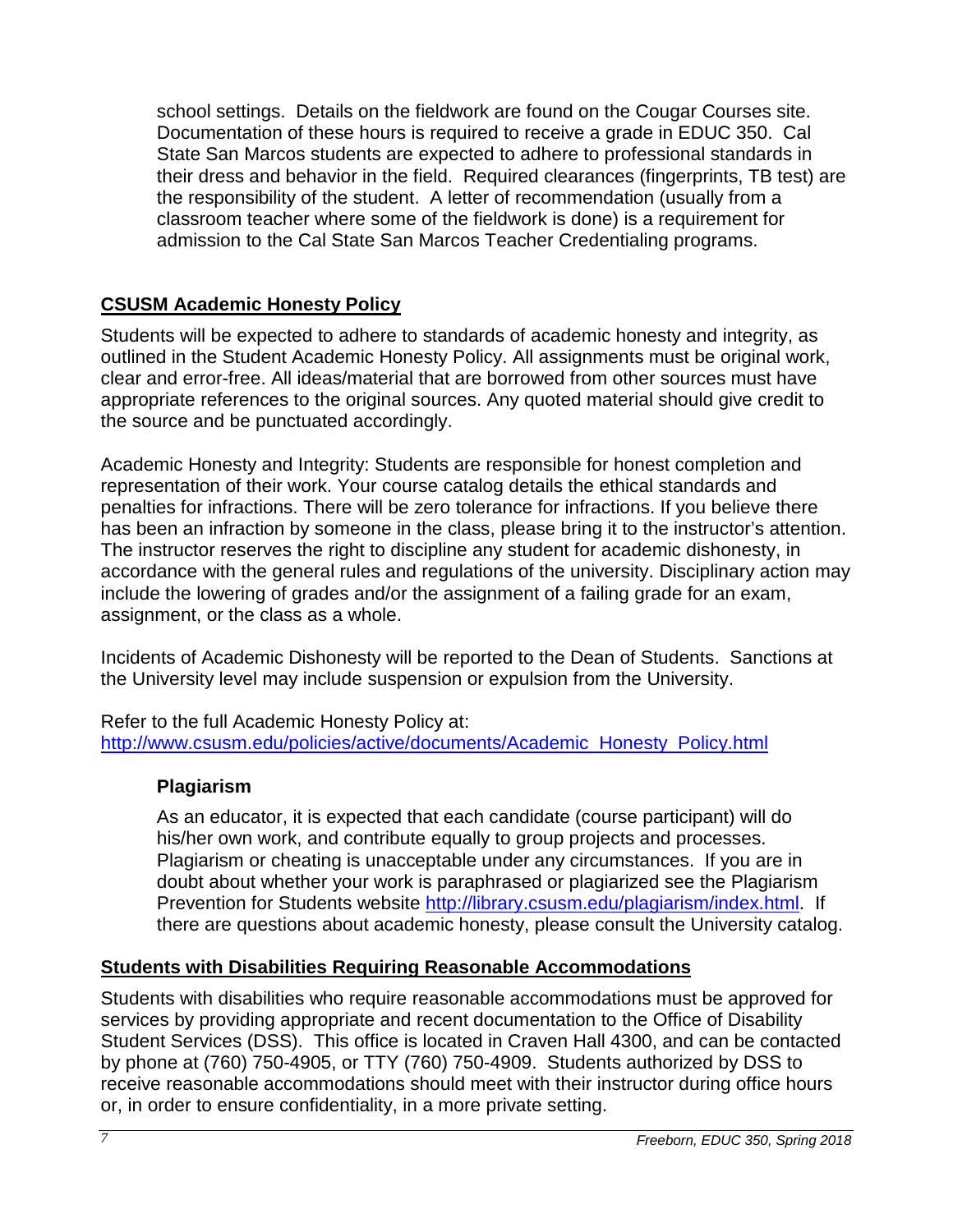# <span id="page-7-0"></span>**All University Writing Requirement**

Every course at the university must fulfill the university's writing requirement of at least 2,500 words. In EDUC 350, this is accomplished through the following written assignments: Teacher Interview, Philosophy Paper, Reading Logs, and The Outsider.

# <span id="page-7-1"></span>**Course Format**

Face-to-face

## <span id="page-7-2"></span>**Necessary Technical Competency Required of Students**

Candidates (Course participants) are expected to demonstrate competency in the use of various forms of technology (i.e. word processing, electronic mail, Moodle, use of the Internet, and/or multimedia presentations). Contact Information for Technical Support **Assistance** 

# <span id="page-7-3"></span>**Use of Technology:**

Students are expected to demonstrate competency in the use of various forms of technology (i.e. word processing, electronic mail, Cougar Courses, use of the Internet, and/or multimedia presentations). Specific requirements for course assignments with regard to technology are at the discretion of the instructor. Keep a digital copy of all assignments for use in your teaching portfolio. All assignments will be submitted online. Details will be given in class.

## **Electronic Communication Protocol**

Electronic correspondence is a part of your professional interactions. If you need to contact the instructor, email is often the easiest way to do so. It is my intention to respond to all received emails in a timely manner. Please be reminded that email and online discussions are a very specific form of communication, with their own nuances and etiquette. For instance, electronic messages sent in all upper case (or lower case) letters, major typos, or slang, often communicate more than the sender originally intended. With that said, please be mindful of all email and online discussion messages you send to your colleagues, to faculty members in the School of Education, or to persons within the greater educational community. All electronic messages should be crafted with professionalism and care.

Things to consider:

- Would I say in person what this electronic message specifically says?
- How could this message be misconstrued?
- Does this message represent my highest self?
- Am I sending this electronic message to avoid a face-to-face conversation?

In addition, if there is ever a concern with an electronic message sent to you, please talk with the author in person in order to correct any confusion.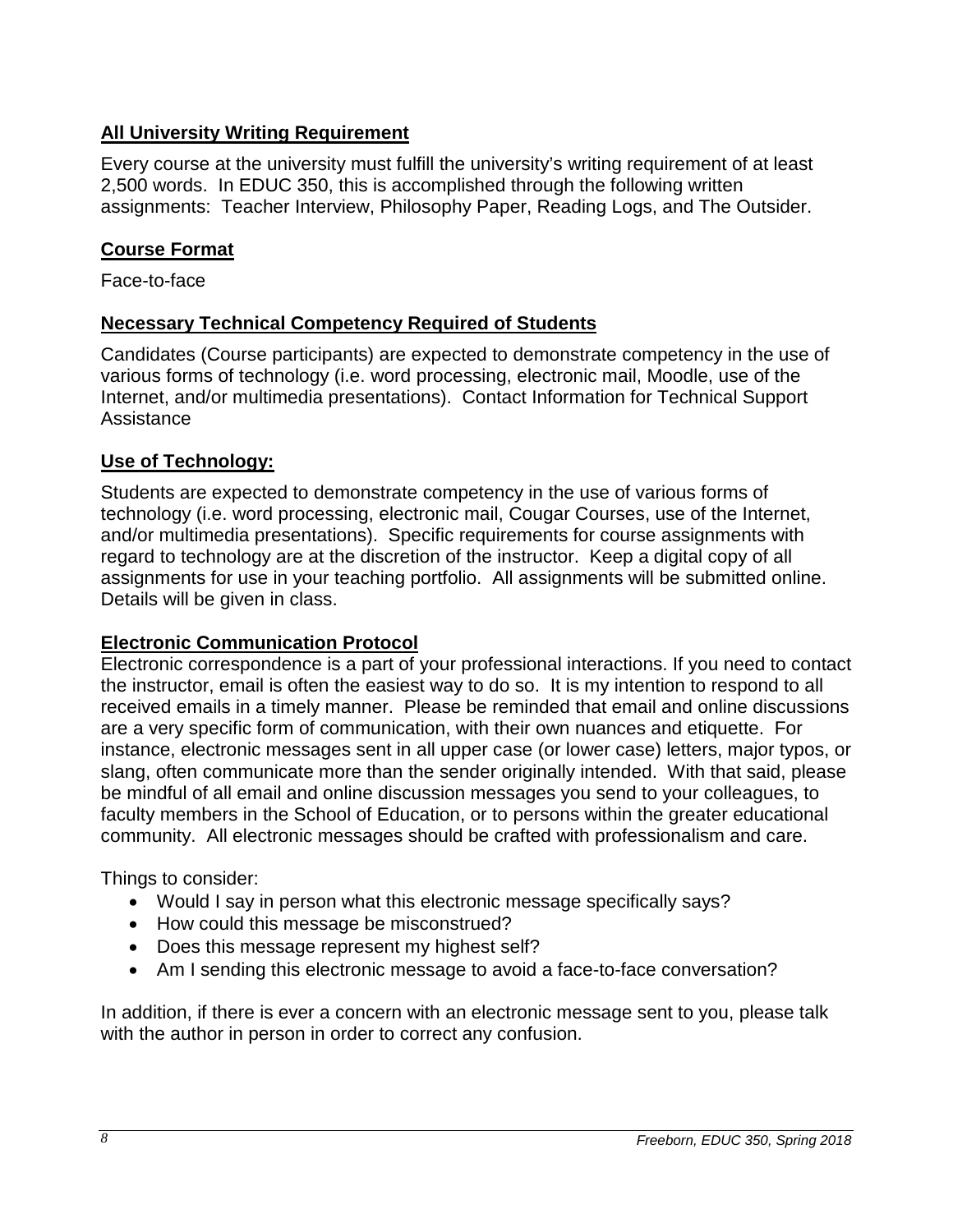# <span id="page-8-0"></span>**Class Participation and Professionalism:**

Students will engage in student-centered learning each class session, and will be expected to actively participate. As an assignment, you will self-evaluate your participation and professionalism in class. You will answer the following questions:

- Do you participate in class discussions productively, sharing your knowledge and understandings?
- Do you interact productively with your peers, taking on a variety of roles (leader, follower, etc.)?
- Do you contribute appropriately to group work—do you "do your share"?
- Are you able to accept others' opinions?
- Are you supportive of others' ideas?
- Do you support your peers during their presentations?
- Can you monitor and adjust your participation to allow for others' ideas as well as your own to be heard?

# **COURSE REQUIREMENTS**

<span id="page-8-1"></span>Teacher education is a professional preparation program. It is expected that students will come to class prepared to discuss the readings, submit required assignments, and participate in class activities. Students are expected to adhere to academic honesty and integrity, standards of dependability, confidentiality and writing achievement. Because it is important for teachers to be able to effectively communicate their ideas to students, parents, colleagues, and administrators, writing that is original, clear and error-free is a priority for the School of Education. It is expected that work will be turned in on time. Please discuss individual issues with the instructor. Points will be deducted if assignments are submitted late (10% penalty per day late; no credit will be awarded if the assignment is one week late).

## <span id="page-8-3"></span><span id="page-8-2"></span>**Assignments and Grading:**

#### **1. Reading log 10 points**

The reading log provides an opportunity to reflect on learning about teaching through the assigned readings for each session in a variety of formats. There are ten formats listed in Cougar Courses. You must use at least five different ones, and may duplicate for five. Samples are posted on Cougar Courses No credit will be given for late submissions of reading logs. In extraordinary circumstances, if you do not have access to Cougar Courses for a timely submission, you may email the log entry to me by Sunday, at 11:55 PM at [sfreebor@csusm.edu.](mailto:mcdaniel@csusm.edu) Later, as soon as you re-establish Cougar Courses access, you will resubmit on Cougar Courses.

# <span id="page-8-4"></span>**2. Current events in education (Clip of the Week) 1 point**

Sign up for a date when you will be responsible for presenting an item from the week's news in K-12 education (5 minutes maximum). The item may be from television, radio, internet (e.g., www.edweek.org/), newspaper, or magazine, and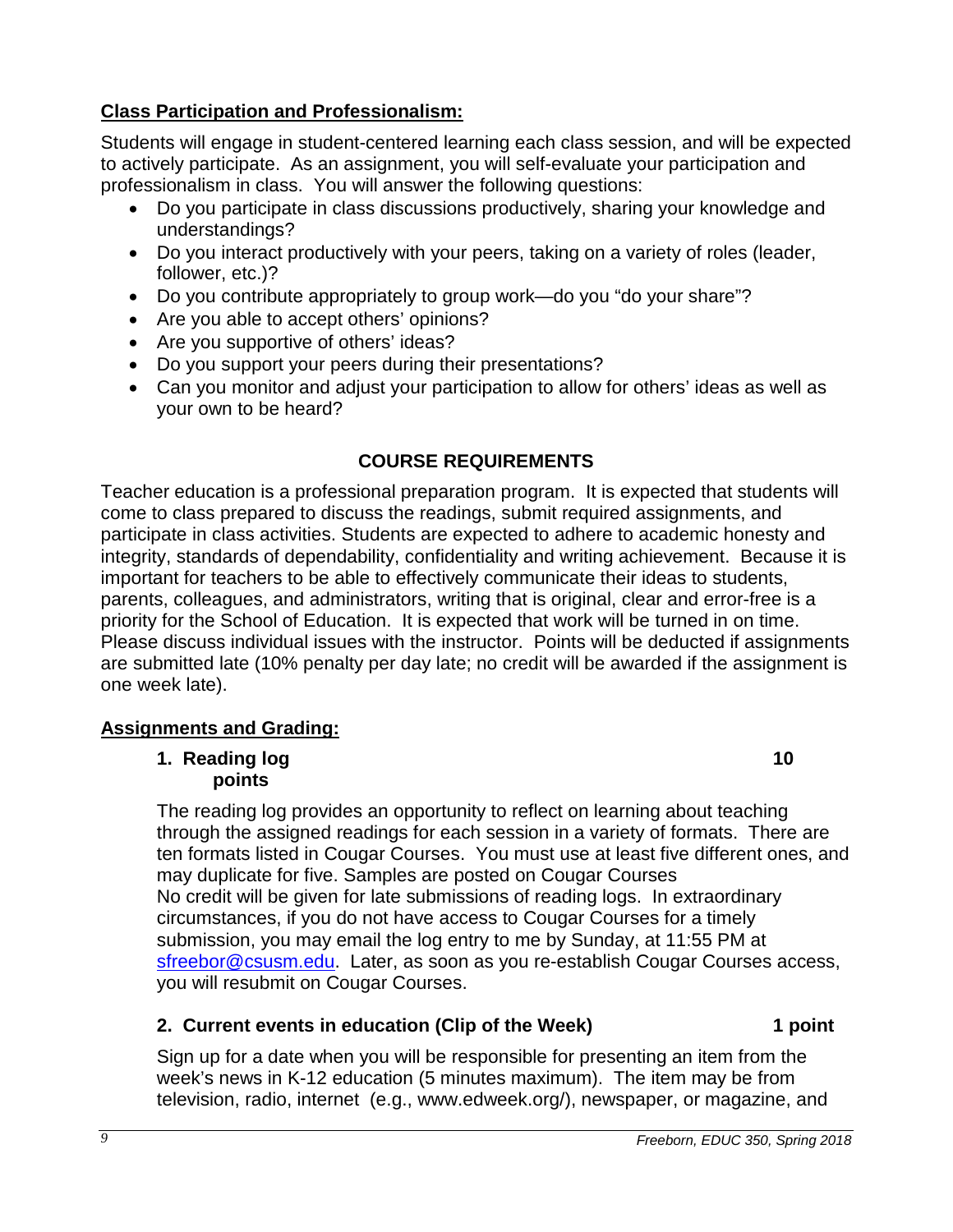may pertain to local, national, or international issues. You will summarize and present the importance of the news for your classmates. Be sure that you make a connection to future teachers in California if the news is from afar. After you present your current event, go to the Cougar Courses site and submit a onesentence report as the "Current Events" assignment (the date, topic, and source of your report), so that you can receive credit. You must submit your report by May 7.

#### <span id="page-9-0"></span>**3. NietoJennings presentation 4 points**

Present the salient points in your assigned chapters of Why We Teach Now by Sonia Nieto or One Teacher in Ten by Kevin Jennings. We will discuss the requirements and possibilities in class.

#### <span id="page-9-1"></span>**4. Interview of a teacher 10 points**

Details are below. The written report is due via the Cougar Courses site on February 12.

#### <span id="page-9-2"></span>**5. The Outsider (Inclusion assignment) 10 points**

Details are below. The written report is due via the Cougar Courses site on April 9.

#### <span id="page-9-3"></span>**6. Classroom observation reports 20 points**

Using the classroom observation instrument provided online, write up five observations in your field sites. The template is on the Cougar Courses site under Fieldwork Instructions. You must submit one written observation from each of these four types of school settings: Elementary, Middle, High, and Special Setting; the fifth written observation is from any setting (your choice). Submit these via the Cougar Courses site as instructed on February 26 and April 16. Turn in your Classroom Observation Record (timesheet) and Report Summary (distribution report) in class by May 7. **If you do not complete the classroom observations, you will receive a failing grade for the course.** 

#### <span id="page-9-4"></span>**7. Contemporary issues research 20 points**

Choose (1) an issue that interests you (from the topics given to you by the instructor) and (2) one or two partners with whom to work. Research the issue and prepare an oral report to share in class. The report should describe and analyze the issue in approximately 15 minutes. You will present on April 16, and 30, May 7. These dates could change if enrollment in the class changes. When you present your research orally, provide a one-page summary and a reference list for your classmates. Each partner must submit the one-page summary to the Cougar Courses site to receive credit for this assignment. The one-page handout is due to Cougar Courses on May 7.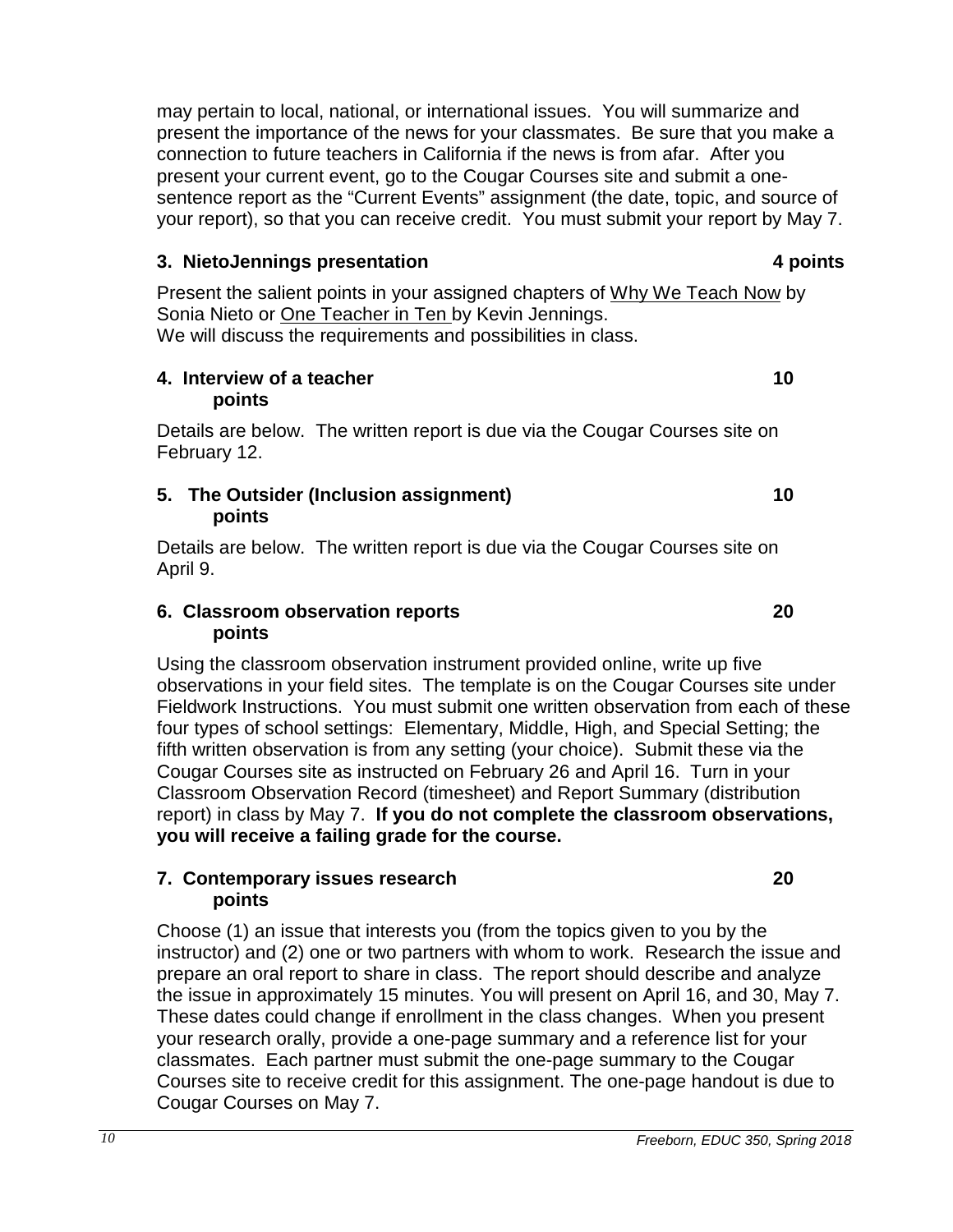#### <span id="page-10-0"></span>**8. Personal philosophy of schooling, learning, and teaching 15 points**

Details are below. The written report is due via the Cougar Courses site on April 30..

# <span id="page-10-1"></span>**9. Participation 10 points**

This course is designed for active learning during class sessions. In order for this course to succeed for individuals and the group, students must come to class prepared to discuss assigned readings/topics and to participate in class activities. See details above in "Class Discussions and Participation." You will submit a selfassessment on Cougar Courses by May 8. The instructor will consider your selfassessment when assigning points for this assignment.

## <span id="page-10-2"></span>**Final Exam Statement**

There will be no final exam for this course.

Grades will be determined by the total number of points earned (100 points possible):

 $A = 94 - 100$  $A - 90 - 93$  $B+ = 87-89$  $B = 83 - 86$  $B - 80 - 82$  $C_{+}$  = 77-79  $C = 73 - 76$  $C - 70 - 72$  $D = 60 - 69$  $F = 0.59$ 

## <span id="page-10-3"></span>**ASSIGNMENT: INTERVIEW OF A TEACHER**

In this assignment, you will interview a teacher and write a summary (1,500-2,000 words) of what you learned from him or her. Your purpose is to render a sketch so that your reader may be able to envision the teacher as a person with a distinct philosophy and experience.

## *Gathering information:*

Interview a current or retired teacher who has had at least 3 years of full–time experience in elementary, middle, or secondary school classrooms. Suggested questions are:

Why did the teacher choose to enter teaching? How attractive was the profession to prospective teachers at that time? What were the other career paths available; were any others seriously considered? Does the teacher have any regrets about becoming a teacher?

What professional education did the teacher have? How helpful was it in learning to teach? At what point did the teacher feel comfortable as a teacher?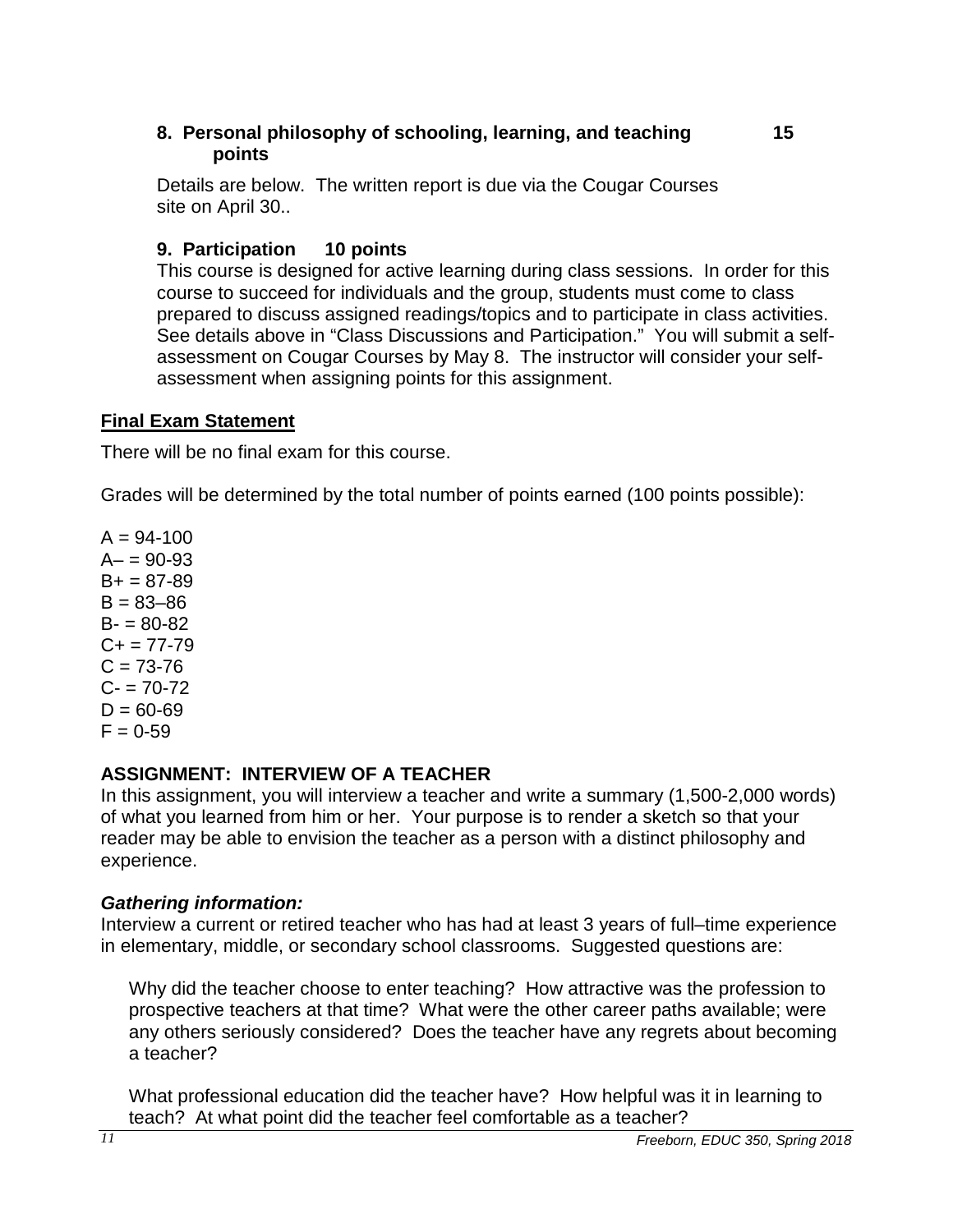What were/are the teacher's goals for the education of students? Have these goals changed over the years?

What career moves (school buildings, grade level, special students, subject matter, etc.) has the teacher made? To what extent were those moves voluntary? For current teachers, are further moves desired? If so, what are they, and why?

What have been the major joys and frustrations of teaching? What would help increase the joys and minimize the frustrations? On what issues does the teacher feel strongly about making changes in the way that schooling occurs now?

How did/does the teacher learn about his/her students' lives and needs? How similar are the backgrounds of the teacher and his/her students? What have been the teacher's experiences with "culture shock" in working with students from different backgrounds?

What are some favorite memories from the teacher's classroom? Does the teacher tend to remember individual students or activities, or are the memories more general?

What does the teacher think of current "hot issues" in education such as school vouchers, charter schools, the Common Core, and merit pay for teachers? How does the teacher take action to address new reforms that impact his/her classroom?

What is the teacher's metaphor for "teaching" or "teacher"? What are the main features of the teacher's approach toward teaching? What has the teacher learned from being a teacher?

## *Analysis:*

After collecting your information, think about what you have learned about this teacher. Focus on a few themes that best characterize what you have heard. Do not try to be allinclusive. *Protect your teacher's confidentiality by using a pseudonym and masking identifying details.*

In your analysis, incorporate what you have been learning about becoming and being a teacher. How does your teacher fit within the material addressed in your readings and in class? What issues are raised through your interview? What are the implications of your interview as you think about becoming a teacher? Be sure you include at least one reference to the readings/discussions we have in class.

## *Criteria for evaluation:*

<span id="page-11-0"></span>Exemplary papers are characterized by:

Completeness of description of the teacher's experiences and views Explanation of how the teacher interview relates to your thinking about teaching Integration of coursework (readings + discussions) into the analysis Correct grammar, syntax, and spelling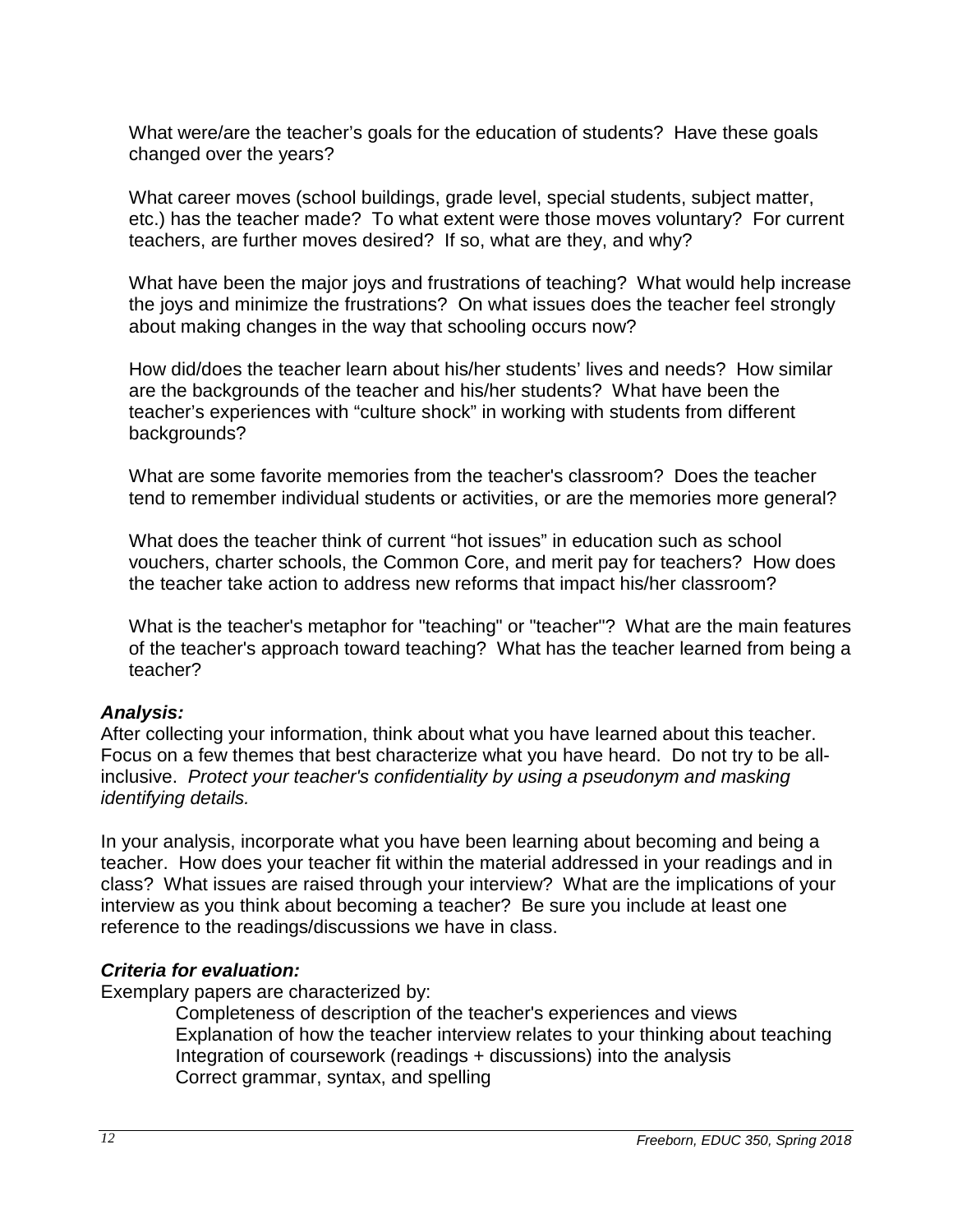# **THE OUTSIDER ASSIGNMENT**

Many students with special needs come to view themselves as "outsiders" because they are labeled as different from the typical student. But most of us experienced some sense of being an outsider during our K-12 years. After reading chapters 1-2 in Villa/Thousand's Creating an Inclusive School, write a reflective essay (1,000-1,500 words) in which you comment on your own (or a friend's) school experience in which you may have felt like an outsider. Reasons could include differences due to gender, religion, looks, beliefs/interests, family situation, academic ability, etc. Make at least one specific connection to the VT text. Consider the following questions:

What personal characteristics fostered your (or your friend's) feelings of being an outsider? How did you react to and cope with the situation

Did you share your experience with any teachers or other school personnel? Did any of them assist you?

What could school staff, parents or friends have done to help?

In what ways did this experience change you? Did you "learn" from this experience? How might this experience make you a more sensitive and effective teacher?

Criteria for evaluation: Exemplary papers are characterized by: Addressing the questions above in a thoughtful/analytical manner Integration of the class readings Correct spelling and grammar

## <span id="page-12-0"></span>**ASSIGNMENT: PHILOSOPHY OF SCHOOLING, LEARNING, AND TEACHING**

Write a paper (2,000-2,500 word) that explains your personal philosophy of schooling, learning and teaching. Follow the template below, and self-assess before you turn in the paper.

#### **Paper Introduction**

Describe the level of schooling and subject field(s) you hope to teach. Name your philosophy (or combination of philosophies) as described by Sadker and Zittleman, Ch 6.

Explain why you are attracted to this philosophical stance. Is it due to your own schooling and/or background, what you've seen in schools since your own school days, the influence of particular persons, texts, other experiences with children/youth, etc.?

#### **Nature of schooling**

Describe what you believe is the purpose of schooling in a democracy. How will you as a teacher help achieve these purposes? Give at least one concrete example of how you will interact with your students in light of your beliefs.

#### **Nature of the learner**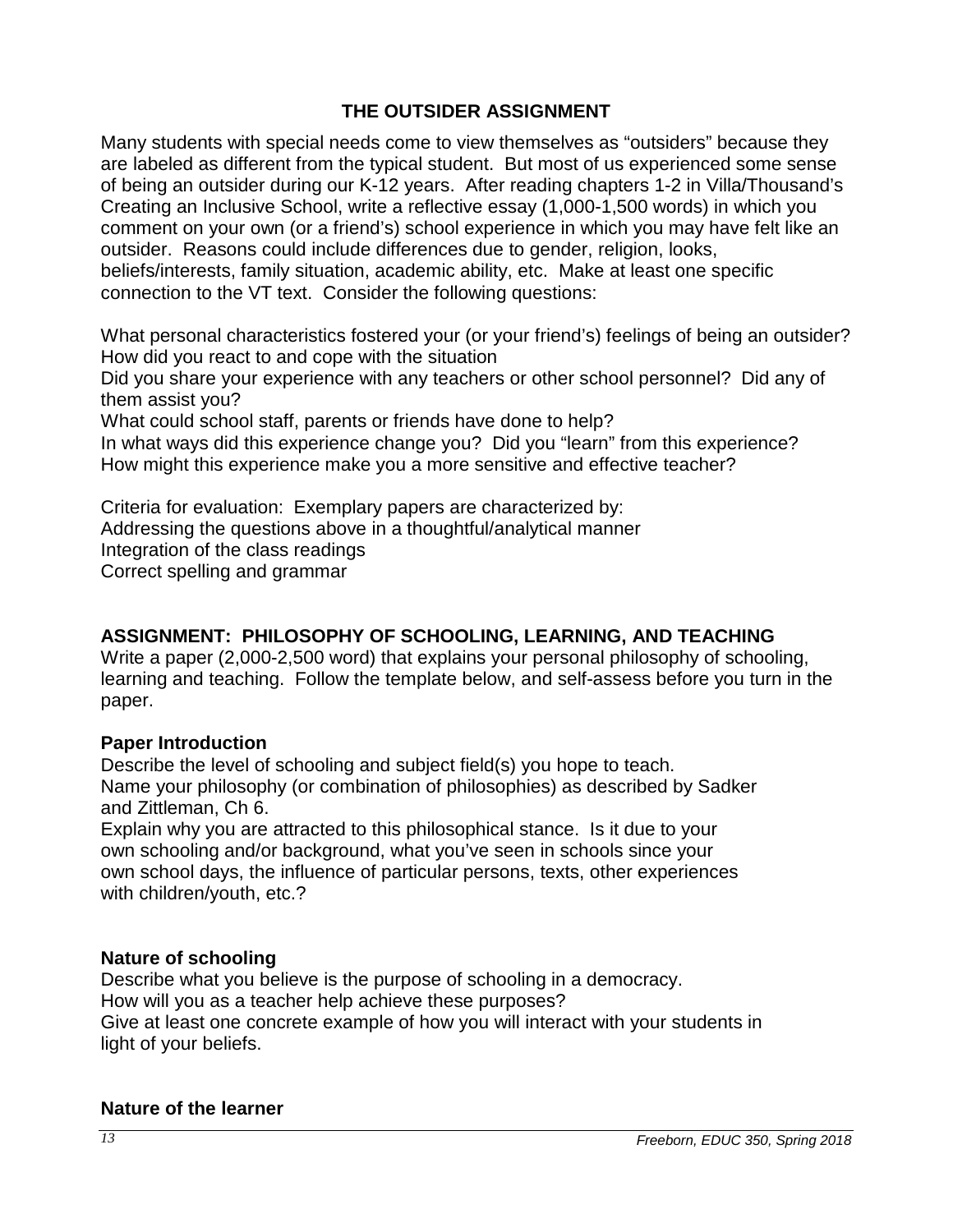Describe what you believe is the nature of the learner.

What are your thoughts about the students you will teach? What do they need from Give at least one concrete example of how you will interact with your students in light of your beliefs.

#### **Nature of the teaching/learning process**

Describe what you believe is the nature of the teaching/learning process?. What do you believe counts as knowledge and how should it be presented? How will you as a teacher use subject matter and other experiences to guide stude meaningful learning activities?

Give at least one concrete example of how you will interact with your students in light of your beliefs.

## **Teacher dispositions and actions**

Describe what behavior (disposition/attitude & actions) you will exhibit in order to ca out your philosophical position.

Give at least one concrete example of how you will conduct yourself in light of your beliefs.

## **Conclusion**

Recap your philosophy. What are your outstanding questions/concerns/thoughts about becoming a teacher?

# <span id="page-13-0"></span>**CRITERIA FOR SELF- ASSESSMENT OF PHILOSOPHY PAPER**

Be sure to self-assess using the following criteria. Submit the self-assessment with your final draft of your philosophy paper (at least one "beefy" paragraph). These are the criteria that will be used to evaluate your philosophy paper.

Exemplary papers have the following characteristics:

**Ideas:** The paper is clear and focused. It holds the reader's attention. Relevant information and details enrich the central theme. Ideas are supported by research, practical knowledge and experience. Conclusions show insight.

**Organization:** The organizational structure enhances and showcases the central idea or theme of the paper. An inviting introduction draws the reader in; a satisfying conclusion leaves the reader with a sense of closure and resolution. Sequencing is logical and effective. Thoughtful transitions tie parts together. The paper flows so smoothly, the reader hardly thinks about it.

**Connections**: The paper includes multiple references to EDUC 350 class experiences (specific text selections, class discussions, fieldwork observations, assignments, current events, etc.).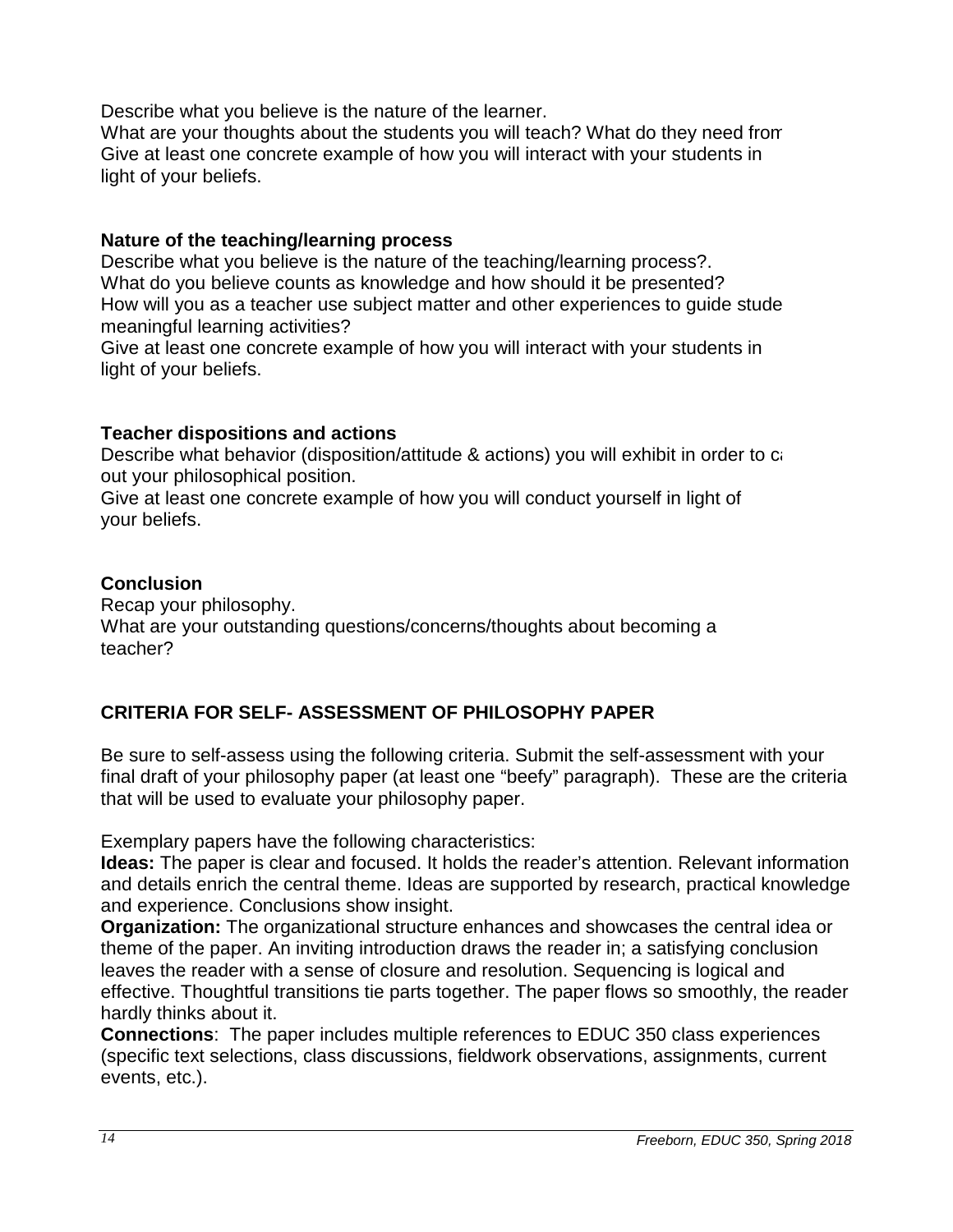**Voice:** The writer of this paper speaks directly to the reader in a manner that is individual, compelling, engaging, and has personality.

**Sentence Fluency:** The writing has an easy flow. Sentences enhance the meaning. Sentences vary in length and structure. The piece has purposeful and varied sentence beginnings.

**Conventions:** The writer demonstrates a good grasp of standard writing conventions. Spelling is generally correct. Punctuation is accurate. Grammar and usage are correct. Paragraphing tends to be sound. The piece needs very little additional editing.

# **SCHEDULE**

as of 1/20/18

## **Schedule is subject to change at the discretion of the instructor**

<span id="page-14-0"></span>

| <b>Week</b>    | <b>Class</b>                                        | <b>Details</b>                                                                                                                                                   | <b>Assignments</b>                                                                                            |
|----------------|-----------------------------------------------------|------------------------------------------------------------------------------------------------------------------------------------------------------------------|---------------------------------------------------------------------------------------------------------------|
| 1              | January 22<br>Course<br>introduction.<br>Why teach? | Read the field experience<br>guidelines and syllabus.<br>Bring questions with you<br>January 29                                                                  | <b>Access the Cougar Courses</b><br>website at<br>http://cc.csusm.edu/<br>Log 1 due January 29: TSS,<br>Ch. 1 |
| $\overline{2}$ | January 29,<br>Teaching as a<br>profession          | Begin work on your<br>teacher interview.                                                                                                                         | Log 2 due February 5: TSS,<br>Ch. 9                                                                           |
| 3              | February 5<br>The purpose of<br>school              | Continue working on your<br>teacher interview.                                                                                                                   | Log 3 due February 12: TSS,<br>Ch.6<br>Teacher interview due<br>February 12                                   |
|                |                                                     |                                                                                                                                                                  |                                                                                                               |
| 4              | February 12<br>Philosophical<br>perspectives        | Bring the results of your<br>"What is Your EP?" survey,<br>150-161, TSS<br>Waiver requests for field<br>experience hours must be<br>turned in during class today | Log 4 due February 19: TSS<br>Ch. 2                                                                           |
|                |                                                     |                                                                                                                                                                  |                                                                                                               |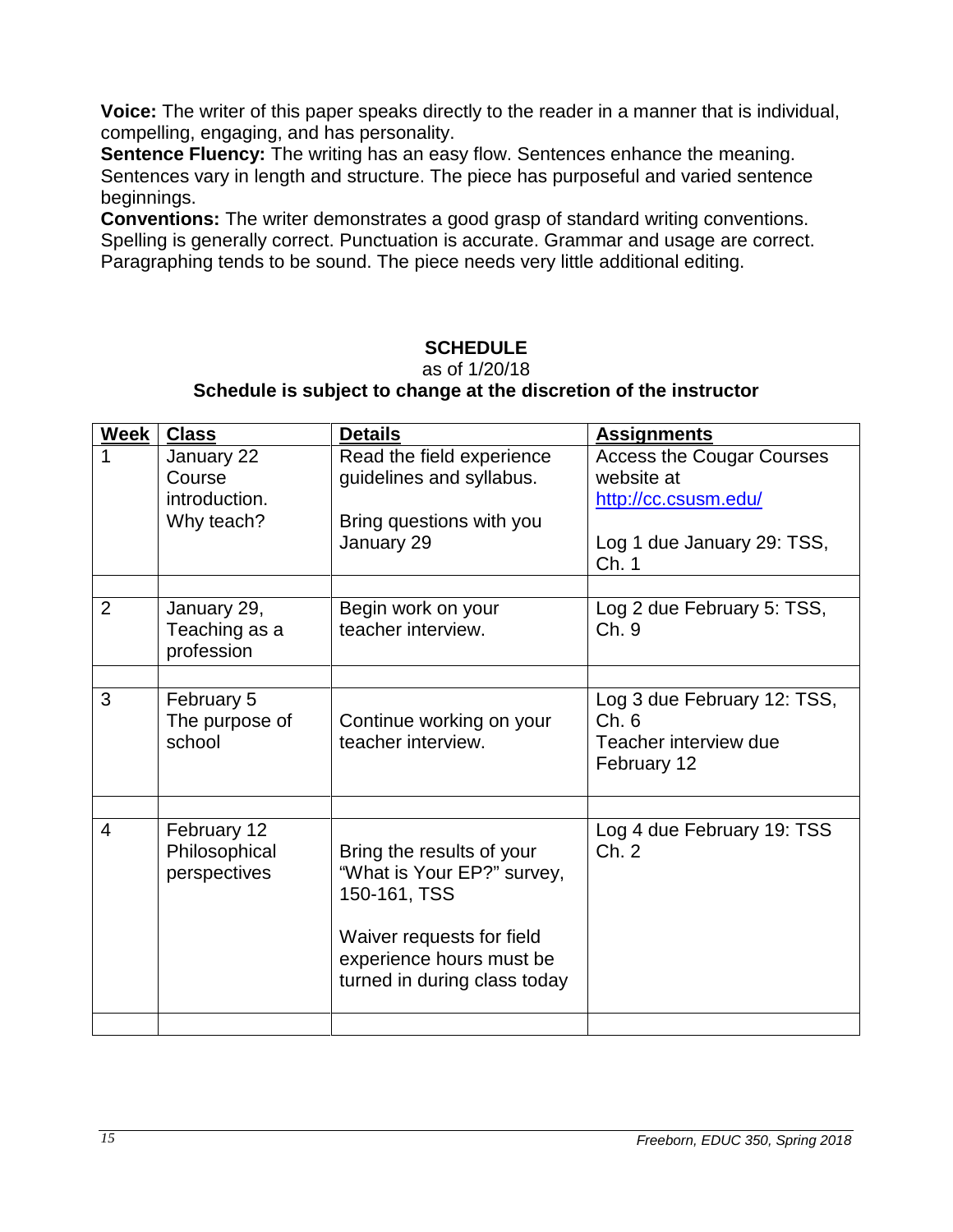| Week           | <b>Class</b>                                                               | <b>Details</b>                                                                                                                              | <b>Assignments</b>                                                                            |
|----------------|----------------------------------------------------------------------------|---------------------------------------------------------------------------------------------------------------------------------------------|-----------------------------------------------------------------------------------------------|
| 5              | February 19<br>How we learn                                                | <b>Bring Nieto/Jennings</b><br>(skimmed)<br>Meet in Kellogg 2303 for<br>Research Seminar with Dr.<br>Toni Olivas, February 20,<br>4:00-5:15 | Log 5 due February 26: TSS<br>Ch.5<br>Write 3 questions based on<br>reading for Teacher Panel |
| 6              | February 26<br><b>Multicultural</b><br>history of<br>American<br>education | <b>Bring Nieto/Jennings (mostly</b><br>done)                                                                                                | Log 6 due March 5: TSS, Ch.<br>11<br>Observations 1 & 2 February<br>26                        |
| $\overline{7}$ | March <sub>5</sub><br>The lives and work<br>of effective<br>teachers       | Bring Nieto/Jennings (done)<br>Guests: Experienced<br>teachers                                                                              | Log 7 due March 5: Villa and<br>Thousand (on CC) Ch. 1 and 2<br>and TSS, Ch. 4                |
| 8              | March 12<br>Student life and<br>inclusion                                  | <b>Bring Nieto/Jennings</b>                                                                                                                 | Log 8 due March 12<br>Prepare 3 questions for school<br>administrator                         |
|                | <b>Spring Break</b>                                                        | No classes                                                                                                                                  |                                                                                               |
| 9              | March 26<br>Law and Ethics                                                 | Guest: School administrator                                                                                                                 | Log 9 due March 26: TSS. Ch.<br>10                                                            |
| 10             | April 2<br>Curriculum                                                      | Work on your Nieto<br>presentations and/or your<br>issues presentation.                                                                     | Log 10 due April 2: TSS,<br>Ch.3                                                              |
|                |                                                                            |                                                                                                                                             |                                                                                               |
| 11             | April 9<br><b>Diversity</b>                                                | Nieto presentations in class<br>this week.                                                                                                  | The Outsider due April 9                                                                      |
|                |                                                                            |                                                                                                                                             |                                                                                               |